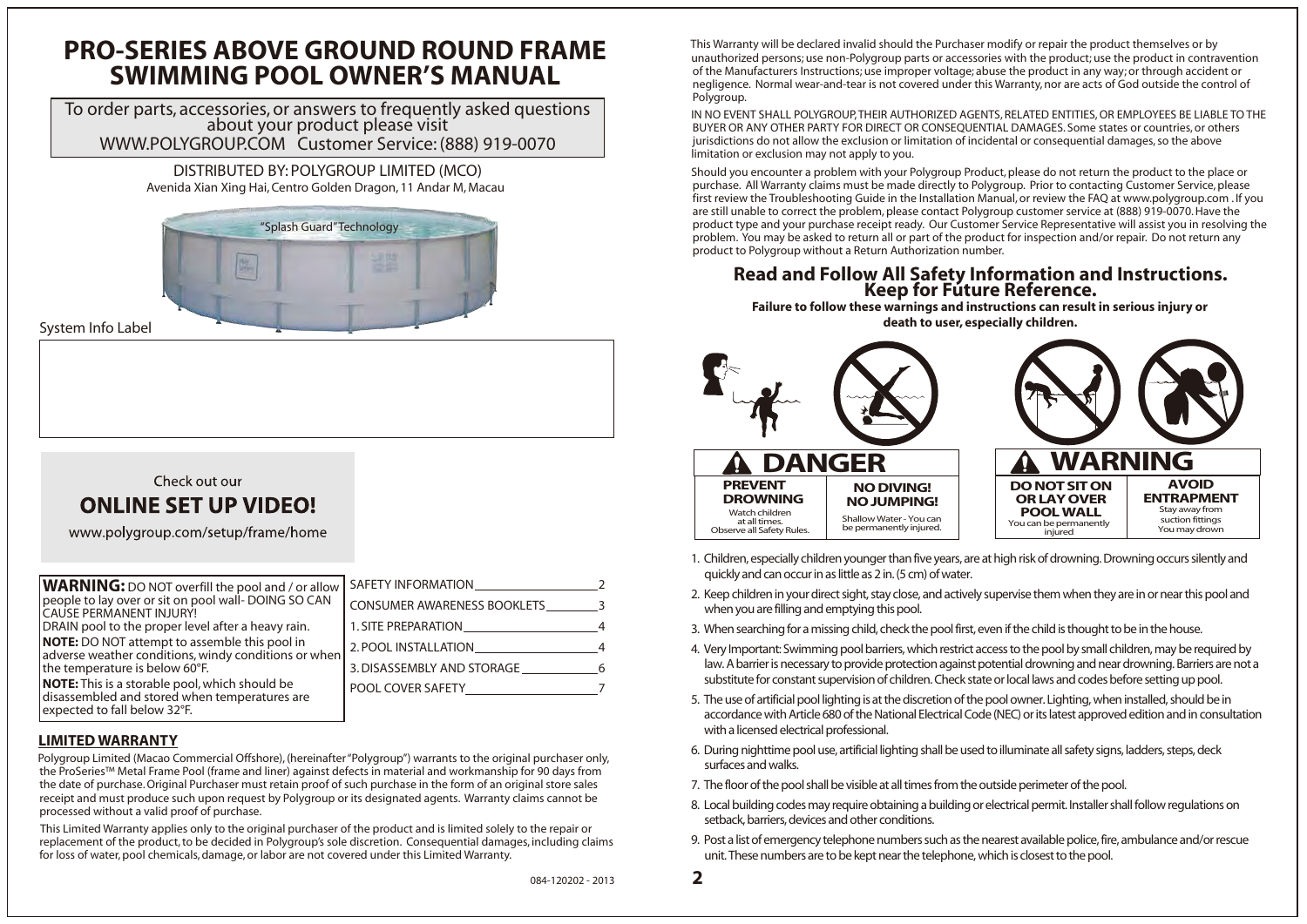- 10. Toys, chairs, tables or similar objects that a young child could climb shall be at least four feet (4') [121.92 cm] from the pool. The pump filter system shall be positioned so as to prevent it being used as a means of access to the pool by young children. Do not leave toys inside pool when finished using, since toys and similar items might attract a child to the pool.
- 11. Basic lifesaving equipment, including one of the following should be on hand at all times: \* A light, strong, rigid pole (shepherds crook) not less than twelve feet (12') [365.76 cm] long.

 \* A minimum one-fourth inch (1/4") [6.35 mm] diameter rope as long as one and one half (1-1/2) times the maximum width of the pool or fifty feet (50') [15.24 meters], whichever is less, which has been firmly attached to a Coast Guard-approved ring buoy having an outside diameter of approximately fifteen inches (15") [38.1 cm], or similarly approved flotation device.

- A. Carefully unfold the Frame Pool and inspect seams for manufacturing defects. Lay the pool out flat on the ground, positioning the power filter mounting area of the pool wall so that it is 10 to 21 feet from the electrical outlet you plan to use for the pool pump. You should have at least three people to assist with the assembly of this pool. B. Locate the metal pipe and Tee Fittings for the frame section of the pool. The shorter pipe sections with the larger diameter and the pair of holes at both ends are the Horizontal Beams (91). The longer pipe sections with the smaller diameter and the Spring Pin (95) at one end are the Vertical Legs (94). Take the Horizontal Beams (91) and insert them into the pockets stitched along the top edge of the pool wall. Rotate it in the pocket so that the holes are on the top and bottom of the pipe protruding from each end of the pockets. Take one end of the pipe and insert it into a Tee Fitting aligning the holes with the holes in the Horizontal Beam. Do NOT install any of the Pins (93) at this time. Continue around the pool in either direction installing all of the Tee Fittings onto the Horizontal Beams. See Fig 1. **WARNING: DO NOT** overfill the pool and / or allow people to lay over or sit on pool wall doing so can cause permanent injury. **DRAIN** pool to the proper level after a heavy rain. **TIP:** It will be much easier to install your pool if you unfold it and let it lay in direct sunlight for about 2 hours prior to installation. This will help to insure a wrinkle-free fit because the pool material will be more pliable allowing it to form into shape during installation. FIG. 1 92 FIG. 2  $(91)$  $\frac{92}{1}$  (91
- 
- 12. **Entrapment Avoidance:** There shall be no protrusions or other obstruction in the swimming area, which may cause entrapment or entanglement of the user. If a suction outlet cover is missing or broken, do not use the pool. Suction can cause body part entrapment, hair and jewelry entanglement, evisceration, or drowning. Repair or replace the suction outlet cover before allowing the pool to be used.
- 13. The pool is subject to wear and deterioration. If not maintained properly, certain types of excessive or accelerated deterioration can lead to failure of the pool structure that might release large quantities of water that could cause bodily harm and property damage.
- 14. Above ground / onground residential swimming pools are for swimming and wading only. No diving boards, slides or other equipment are to be added to an above ground / onground pool that in any way indicates that an above ground / onground pool may be used or intended for diving or sliding purposes.
- 15. Never allow horseplay, diving or jumping into or around the pool. Serious injury, paralysis or death, could result when this rule is disregarded. DO NOT ALLOW anyone to swim alone without supervision.
- 16. Safety signs shall comply with requirements of ANSI-Z535 and to use signal wording.
- 17. The pool is to be assembled by an adult; care should be taken in the unpacking and assembly of the pool, this pool may contain accessible potentially hazardous sharp edges or sharp points that are a necessary part of the function of the pool.
- 18. Become certified in cardiopulmonary resuscitation (CPR). In the event of an emergency, immediate use of CPR can make a lifesaving difference.
- 19. Keep all electrical lines, radios, speakers and other electrical appliances away from the pool.
- 20. Do not place pool near or under overhead electrical lines.
- 21. Remove pool ladders before leaving the pool. Children as young as 2 years have climbed up ladders and into pools and drowned.
- A. Select a level area, and completely remove all debris, twigs, stones, etc. DO NOT select an area under overhead electrical lines, trees or within 15 feet of a house, building, etc. The area should also be at least 10 feet away, and no more than 21 feet away, from a 110 volt AC outlet, protected by a Ground Fault Circuit Interrupter.
- B. Contact your local utilities, checking that no underground cables, telephone lines, gas lines, etc. run beneath the area you have selected.

Contact: U.S. Consumer Product Safety Commission at www.CPSC.gov/cpscpub/pubs/pool/pdf, Pub. #362 "Safety Barrier Guidelines for Home Pools".

Contact: ASSOCIATION OF POOL & SPA PROFESSIONALS ( formerly NSPI) at - www.apsp.org/164/index.aspx

These titles are now available: "The Sensible Way To Enjoy Your Aboveground / Inground Swimming Pool", "Children Aren't Waterproof", "Pool and Spa Emergency Procedures For Infants', Layers of Protection", and the "ANSI /NSPI-8 Model Barrier Code for Residential Swimming Pools, Spas, and Hot Tubs".

Competent supervision and knowledge of the safety requirements is the only way to prevent drowning or permanent injury in the use of this product! Never leave young children unattended.

**NOTICE:** CUSTOMERS THAT PURCHASE POOLS MAY BE REQUIRED BY LOCAL OR STATE LAW TO INCUR ADDITIONAL EXPENSES WHEN INSTALLING A POOL, IN ORDER TO COMPLY WITH STATE OR LOCAL LAWS REGARDING FENCING AND OTHER SAFETY REQUIREMENTS. CUSTOMERS SHOULD CONTACT THEIR LOCAL BUILDING CODE ENFORCEMENT OFFICE FOR FURTHER DETAILS.

## **CONSUMER AWARENESS BOOKLETS**

## **DANGER:**

Do not attempt to assemble this pool in adverse weather conditions, such as in high winds, strong gusts or when the temperature is below 60°F.

## **DANGER: POOL SET-UP**

- 
- 
- 

- 
- 

**WARNING - VERY IMPORTANT! SITE MUST BE LEVEL, STABLE, COMPACTED SOIL.** • The pool must be assembled on a smooth and level site of firm soil that is free of stones, gravel, sticks, blacktop or other oil base compounds. Do not install pool on a wooden deck or any type of wooden surface. You can not use sand and/or uncompacted soil to provide a level surface for this pool; it will only wash out. • **FAILURE TO FOLLOW THE INSTRUCTIONS BELOW WILL CAUSE POOL TO COLLAPSE AND WILL VOID THE WARRANTY!**

## **FRAME POOL SETUP INSTRUCTION SHEET 1 SITE PREPARATION**

## **2 POOL INSTALLATION**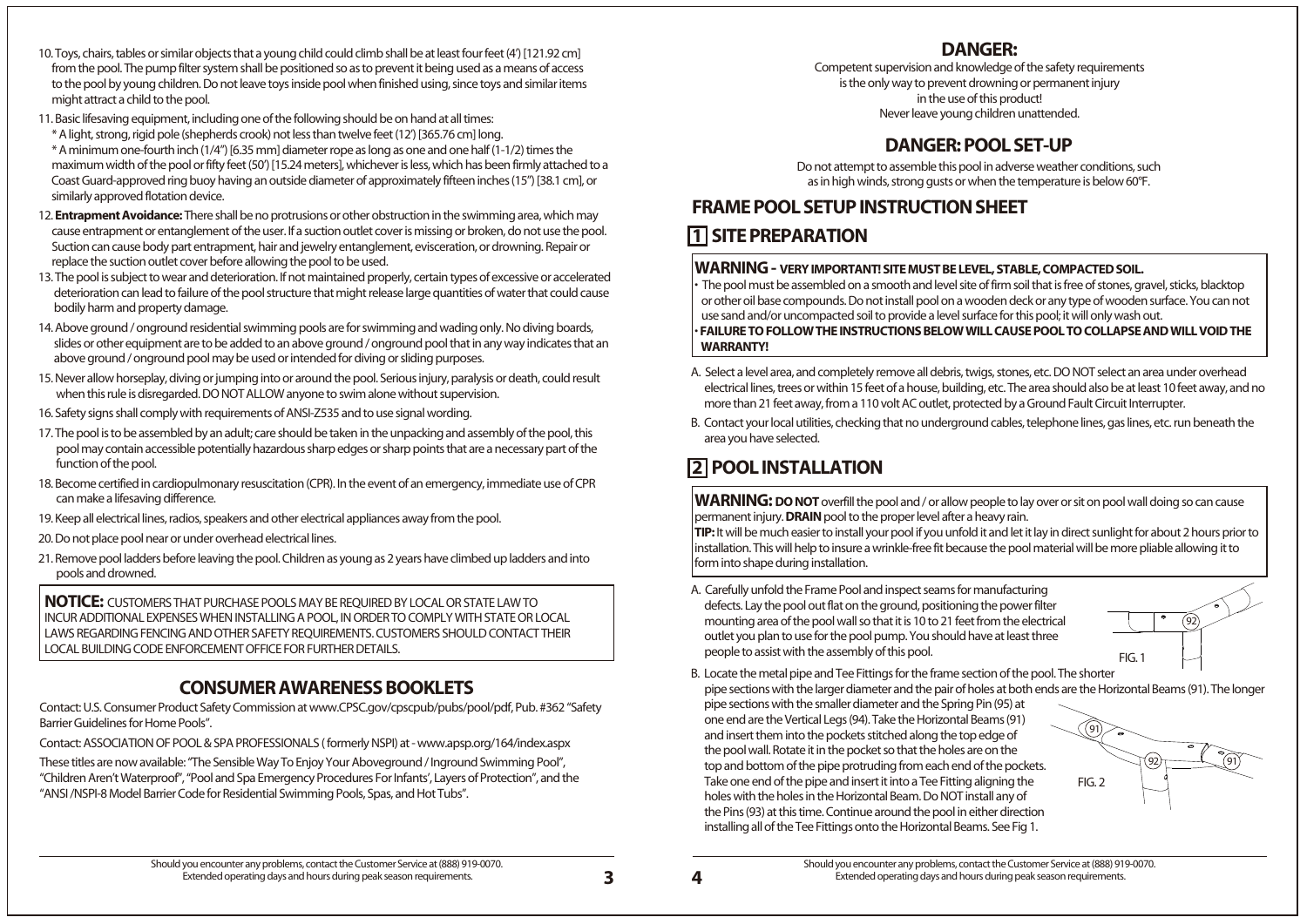**5 6**

**GENERAL INFORMATION:** Pool must be stored if temperatures are expected to fall below 32°F.

- A. All parts should be cleaned with a mild soap and lukewarm water only DO NOT use detergent or hot water.
- B. Make sure all parts are dry before storing to help prevent mildew from forming.
- C. Store all parts in a dry heated area where temperatures do not go below 32° F or above 125° F.
- D. Failure to follow the proper storage instructions could cause damage to pool parts and void warranty.
- E. YOU MUST FOLLOW THE ASSEMBLY INSTRUCTIONS TO REASSEMBLE YOUR POOL NEXT SEASON. Pool site must be cleared and leveled again before setting up your pool.

### **DRAINING THE POOL:**

- A. To drain the pool, locate the drain plug on the outside of the pool wall and remove the drain cap. A standard garden hose will thread onto the drain fitting. Extend the hose to the area where the water is to be drained.
- B. Remove any remaining water as you wash and completely dry pool using a soft cotton cloth. Push the drain plug into the fitting and replace the cap.
- C. Frame Pools: If your pool has metal frame work, disassemble those pieces by depressing the plastic buttons sliding those pieces apart or by removing the plastic pins holding them together again sliding those pieces apart, clean them and wipe them dry. If in doubt of proper disassembly refer to the pools set-up sheet and reverse those steps. Place them all together in a safe storage place for reassembly next season. Order replace ment parts for any damaged, broken, or worn parts. D. Solar blankets, leaf covers, ladders, etc., should be cleaned and dried before storing.

C. When you get to the last connection, install the last Tee Fitting on the end of one of the beams. Lift up on both of the last two Beams in order to get them to insert into the Tee Fitting. Angle them towards each other and guide the Beam into the Fitting as you lower them both down together. See Fig. 2. This step may require two people. Now, begin inserting the Pins (93) / Grommets (97) down through the top of the Tee Fittings until the Pin snaps into place on the lower side of the Fitting as shown in Fig. 3. Fig. 3.

- D. Once the top frame is assembled, locate the Vertical Legs (94). The Vertical Leg sections will have a Spring Pin (95) pre-installed at the top end. First, insert the leg down through the belt that runs around the middle of the pool, see Fig. 4. Now, to connect them into the top frame, push the buttons in as you insert the Leg up into the Tee Fitting. Look through the hole in the Fitting as you insert and rotate the pipe until the buttons align with the holes and pop out, locking the leg in place. Finally, take one of the Leg Caps (96) and insert the bottom of the Vertical Leg into it until it stops.
- E. Go around and check all of the Fittings, Legs, and Beams for proper fit, making sure that all the Pins have been securely fastened in all of the holes. Grab the Vertical Legs at the bottom and gently pull them out making sure that they remain vertical and perpendicular to the top ring.
- F. Make sure the drain fitting is plugged securely and the cap is in place. Start filling the pool with water. NOTE: AFTER ABOUT 1-INCH OF WATER IS ON THE BOTTOM, STOP FILLING AND SMOOTH WRINKLES OUT OF THE BOTTOM OF THE POOL MAKING SURE THE POOLS BOTTOM IS FLAT AND ROUND EQUALLY IN ALL DIRECTIONS. SEE FIG. 4 BELOW
- G. NOTE: IF MORE THAN 1-2 INCHES OF WATER COLLECTS ON ANY ONE SIDE BEFORE THE POOL STARTS FILLING IN THE CENTER, THE POOL IS NOT LEVEL ENOUGH, AND MUST BE CORRECTED, SEE "SITE PREPARATION", PAGE 4. NOTE: THE WEIGHT OF THE WATER WILL PREVENT ANY ADJUSTMENT AFTER THIS POINT.
- H. Continue to check the Vertical Legs and pull them out at the bottom if necessary, making sure they remain vertical and perpendicular to the top ring.

 I. Following the instructions under "Power Filter Installation" in the "Swimming Pool Filter System" owner's manual, begin installing your power filter unit according to it's manual.

## **3 DISASSEMBLY AND STORAGE**

Should you encounter any problems, contact the Customer Service at (888) 919-0070. Extended operating days and hours during peak season requirements.

When you have placed the garden hose where desired, the drain plug on the inside of the pool can be opened.